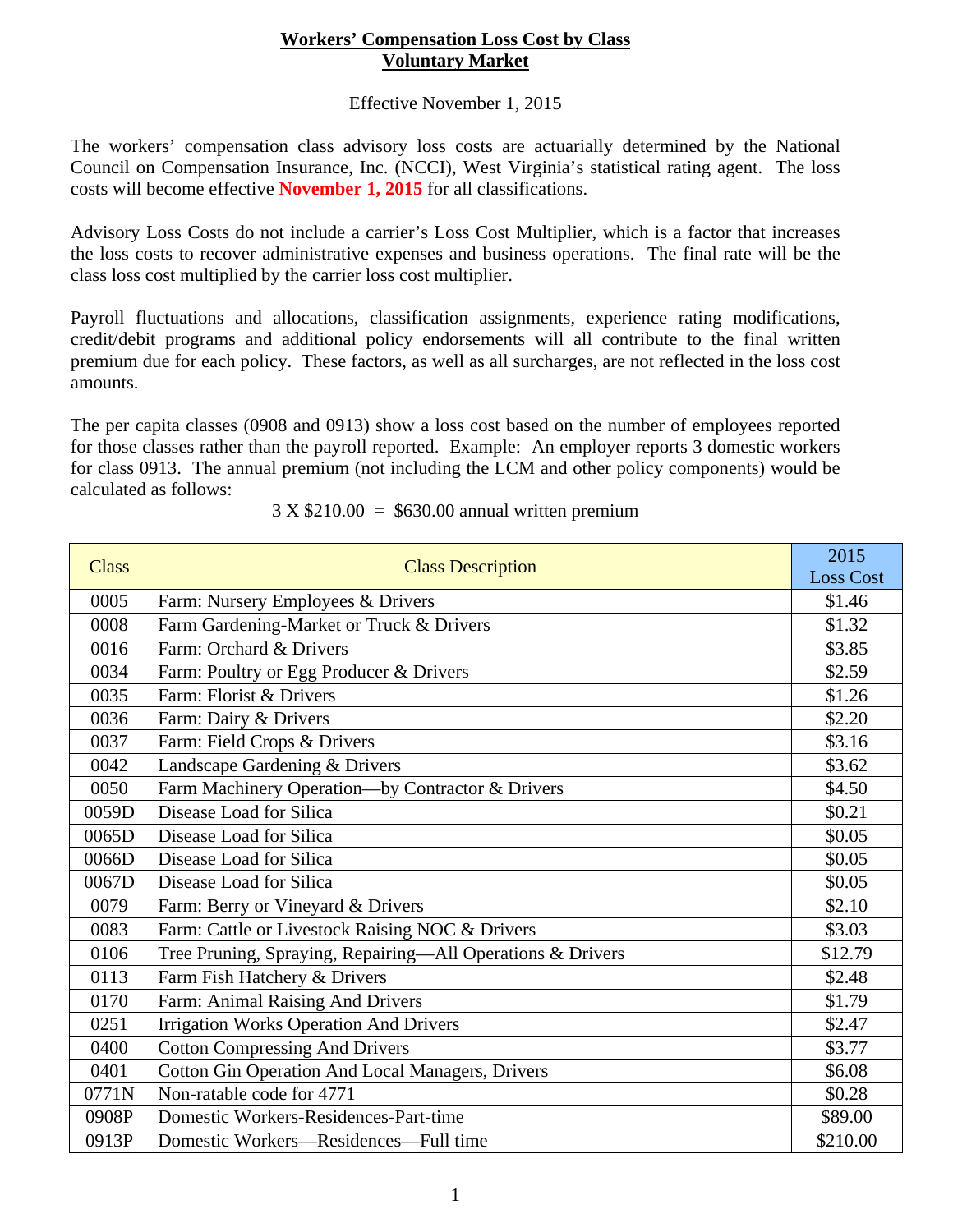| <b>Class</b> | <b>Class Description</b>                                                                                                        | 2015<br><b>Loss Cost</b> |
|--------------|---------------------------------------------------------------------------------------------------------------------------------|--------------------------|
| 0917         | Residential Cleaning Services by Contractor-Inside                                                                              | \$2.37                   |
| 1005*        | Coal Mining - Surface & Drivers                                                                                                 | \$4.94                   |
| $1016X*$     | Coal Mining - NOC                                                                                                               | \$15.66                  |
| 1164D        | Mining NOC - Not Coal - Underground - & Drivers                                                                                 | \$3.07                   |
| 1165D        | Mining NOC - Not Coal - Surface - & Drivers                                                                                     | \$2.21                   |
| 1320         | Oil or Gas Lease Operator - All Operations & Drivers                                                                            | \$1.89                   |
| 1322         | Oil or Gas Well: Cleaning or Swabbing of Old Wells Having Previously Produced<br>Gas or Oil-by Contractor-No Drilling & Drivers | \$3.82                   |
| 1430         | Smelting, Sintering or Refining - Lead - & Drivers                                                                              | \$3.03                   |
| 1438         | Smelting, Sintering or Refining - Metals - Not Iron or Lead - NOC & Drivers                                                     | \$3.38                   |
| 1452         | Ore Milling & Drivers                                                                                                           | \$2.84                   |
| 1463         | Coal Billet or Briquette Mfg & Drivers                                                                                          | \$7.81                   |
| 1472         | Distillation - Wood - & Drivers                                                                                                 | \$1.73                   |
| 1624D        | Quarry NOC & Drivers                                                                                                            | \$3.22                   |
| 1642         | Lime Mfg                                                                                                                        | \$1.82                   |
| 1654         | Quarry-Cement Rock-Surface-And Drivers                                                                                          | \$5.20                   |
| 1655         | Lime Mfg - Quarry - Surface - & Drivers                                                                                         | \$2.48                   |
| 1699         | Rock Wool Mfg.                                                                                                                  | \$1.73                   |
| 1701         | <b>Cement Mfg</b>                                                                                                               | \$2.92                   |
| 1710D        | Stone Crushing & Drivers                                                                                                        | \$4.74                   |
| 1741D        | Flint or Spar Grinding & Drivers                                                                                                | \$1.84                   |
| 1747         | Emery Works & Drivers                                                                                                           | \$1.40                   |
| 1748         | Abrasive Wheel Mfg. And Drivers                                                                                                 | \$2.74                   |
| 1803D        | Stone Cutting or Polishing NOC & Drivers                                                                                        | \$3.56                   |
| 1852D        | Asbestos Goods Mfg                                                                                                              | \$1.53                   |
| 1853         | Mica Goods Mfg. And Mica Preparing                                                                                              | \$0.99                   |
| 1860         | Abrasive Paper or Cloth Preparation                                                                                             | \$1.26                   |
| 1924         | Wire Drawing Or Cable Mfg.-Not Iron Or Steel                                                                                    | \$0.98                   |
| 1925         | Die Casting Mfg.                                                                                                                | \$1.87                   |
| 2002         | Macaroni Mfg                                                                                                                    | \$1.57                   |
| 2003         | Bakery & Drivers, Route Supervisors                                                                                             | \$2.17                   |
| 2014         | Grain or Feed Milling                                                                                                           | \$2.26                   |
| 2016         | Breakfast Food Mfg.                                                                                                             | \$1.48                   |
| 2021         | <b>Sugar Refining</b>                                                                                                           | \$1.77                   |
| 2039         | Ice-Cream Mfg. & Drivers                                                                                                        | \$1.64                   |
| 2041         | Candy, Chocolate, and Confection Mfg.                                                                                           | \$1.97                   |
| 2065         | Milk Products Mfg NOC                                                                                                           | \$1.73                   |
| 2070         | Creamery or Dairy & Route Supervisors, Drivers                                                                                  | \$3.09                   |
| 2081         | <b>Butchering</b>                                                                                                               | \$2.21                   |
| 2089         | Packing House - All Operations                                                                                                  | \$2.03                   |
| 2095         | Meat Products Mfg NOC                                                                                                           | \$2.75                   |
| 2105         | <b>Fruit Packing</b>                                                                                                            | \$2.56                   |
| 2110         | Pickle Mfg.                                                                                                                     | \$1.48                   |
| 2111         | Cannery NOC                                                                                                                     | \$1.42                   |
| 2112         | Fruit Evaporating or Preserving                                                                                                 | \$2.33                   |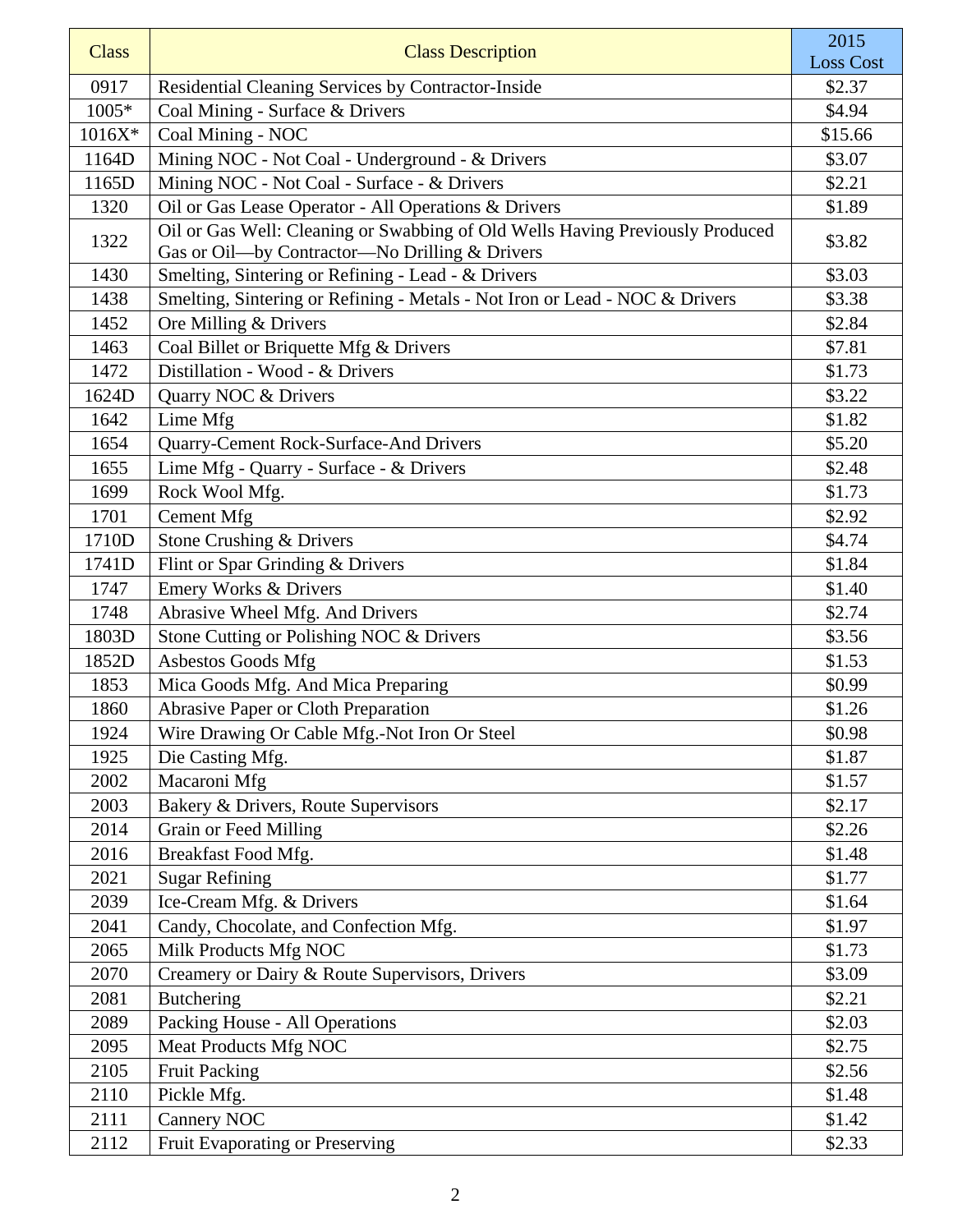| <b>Class</b> | <b>Class Description</b>                                                                                      | 2015<br><b>Loss Cost</b> |
|--------------|---------------------------------------------------------------------------------------------------------------|--------------------------|
| 2114         | <b>Oyster Processing</b>                                                                                      | \$1.30                   |
| 2121         | Brewery And Drivers.                                                                                          | \$0.90                   |
| 2130         | <b>Spirituous Liquor Distillery</b>                                                                           | \$1.30                   |
| 2131         | <b>Spirituous Liquor Bottling</b>                                                                             | \$1.52                   |
| 2143         | Fruit Juice Mfg. & Drivers                                                                                    | \$1.75                   |
| 2157         | Bottling NOC & Route Supervisors, Drivers                                                                     | \$3.54                   |
| 2172         | Cigarette Mfg                                                                                                 | \$0.90                   |
| 2174         | Tobacco Rehandling Or Warehousing                                                                             | \$1.88                   |
| 2211         | Cotton Batting, Wadding or Waste Mfg.                                                                         | \$4.90                   |
| 2220         | Yarn or Thread Mfg - Cotton                                                                                   | \$1.16                   |
| 2286         | Wool Spinning And Weaving                                                                                     | \$0.92                   |
| 2288         | Felting Mfg                                                                                                   | \$2.57                   |
| 2300         | Plush Or Velvet Mfg                                                                                           | \$1.25                   |
| 2302         | Silk Thread or Yarn Mfg                                                                                       | \$1.50                   |
| 2305         | Textile Fiber Mfg - Synthetic                                                                                 | \$1.16                   |
| 2361         | Hosiery Mfg.                                                                                                  | \$1.29                   |
| 2362         | Knit Goods Mfg NOC                                                                                            | \$0.78                   |
| 2380         | Webbing Mfg.                                                                                                  | \$1.58                   |
| 2386         | Lace Mfg                                                                                                      | \$0.87                   |
| 2388         | Embroidery Mfg.                                                                                               | \$0.92                   |
| 2402         | Carpet or Rug Mfg NOC                                                                                         | \$1.35                   |
| 2413         | Textile - Bleaching, Dyeing, Mercerizing, Finishing                                                           | \$1.23                   |
| 2416         | Yarn Dyeing Or Finishing                                                                                      | \$1.11                   |
| 2417         | Cloth Printing.                                                                                               | \$0.79                   |
| 2501         | Cloth, Canvas and Related Products Mfg. NOC                                                                   | \$1.22                   |
| 2503         | Dressmaking or Tailoring - Custom Exclusively                                                                 | \$0.67                   |
| 2534         | Feather Or Flower Mfg.-Artificial                                                                             | \$1.39                   |
| 2570         | Mattress or Box Spring Mfg.                                                                                   | \$1.98                   |
| 2585         | Laundry NOC & Route Supervisors, Drivers                                                                      | \$1.81                   |
| 2586         | Cleaning Or Dyeing And Route Supervisors, Drivers                                                             | \$1.42                   |
| 2587         | Towel or Toilet Supply Co. & Route Supervisors, Drivers                                                       | \$2.84                   |
| 2589         | Laundry and Dry Cleaning Store - Retail & Route Supervisors, Drivers                                          | \$1.15                   |
| 2600         | Fur Processing-Preparing Skins                                                                                | \$1.66                   |
| 2623         | Tanning                                                                                                       | \$4.06                   |
| 2651         | Shoe Stock Mfg.                                                                                               | \$0.99                   |
| 2660         | Boot or Shoe Mfg. NOC                                                                                         | \$1.42                   |
| 2670         | Glove Mfg.-Leather Or Textile                                                                                 | \$1.03                   |
| 2683<br>2688 | Luggage Mfg                                                                                                   | \$0.93                   |
| 2701         | Leather Goods Mfg NOC<br>Logging or Tree Removal-Log Hauling & Drivers                                        | \$1.68<br>\$6.60         |
| 2702         |                                                                                                               | \$25.34                  |
| 2709         | Logging or Tree Removal -Non Mechanized Operations<br>Logging or Tree Removal: Mechanized Equipment Operators | \$10.04                  |
| 2710         | Sawmill                                                                                                       | \$5.50                   |
| 2714         | Veneer Mfg                                                                                                    | \$2.38                   |
| 2731         | Planing or Molding Mill                                                                                       | \$1.64                   |
|              |                                                                                                               |                          |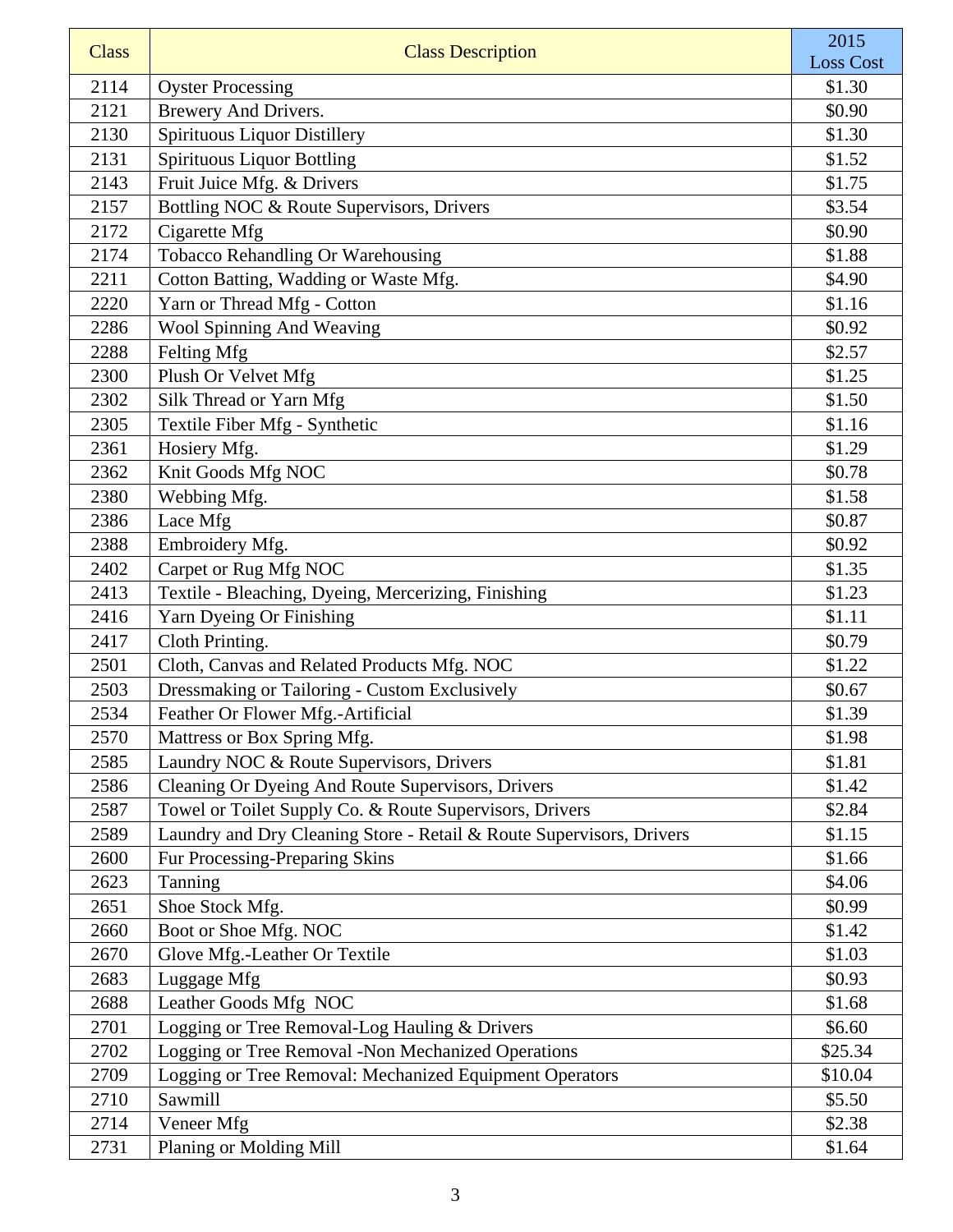| <b>Class</b> | <b>Class Description</b>                                                                                    | 2015<br><b>Loss Cost</b> |
|--------------|-------------------------------------------------------------------------------------------------------------|--------------------------|
| 2735         | Barrel Stock Mfg.-Wood                                                                                      | \$2.24                   |
| 2759         | Pallet, Box or Box Shook Mfg. Wooden                                                                        | \$3.43                   |
| 2790         | Pattern Making NOC                                                                                          | \$0.98                   |
| 2797         | Manufactured, Modular, Or Prefabricated Home Manufacturing-Shop Work-All<br><b>Operations &amp; Drivers</b> | \$2.38                   |
| 2799         | Manufactured, Modular, Or Prefabricated Home Setup, Hookup, Or Installation At<br><b>Building Site</b>      | \$2.52                   |
| 2802         | Carpentry - Shop Only - & Drivers                                                                           | \$2.78                   |
| 2835         | <b>Brush or Broom Assembly</b>                                                                              | \$1.65                   |
| 2836         | Brush Or Broom Mfg. NOC                                                                                     | \$1.45                   |
| 2841         | Woodenware Manufacturing NOC                                                                                | \$2.11                   |
| 2881         | Furniture Assembly - Wood - From Manufactured Parts                                                         | \$1.56                   |
| 2883         | Furniture Mfg - Wood - NOC                                                                                  | \$1.71                   |
| 2913         | Rattan, Willow Or Twisted Fiber Products Mfg                                                                | \$1.76                   |
| 2915         | Veneer Products Mfg                                                                                         | \$1.67                   |
| 2916         | Veneer Products Mfg - No Veneer Mfg                                                                         | \$2.32                   |
| 2923         | Musical Instruments Mfg - Wood NOC                                                                          | \$1.30                   |
| 2942         | Pencil, Penholder or Crayon Mfg.                                                                            | \$1.43                   |
| 2960         | Wood Preserving & Drivers                                                                                   | \$3.10                   |
| 3004         | Iron or Steel: Manufacturing: Steelmaking - & Drivers                                                       | \$2.17                   |
| 3018         | Iron or Steel: Manufacturing: Rolling Mill & Drivers                                                        | \$2.29                   |
| 3022         | Pipe or Tube Mfg NOC & Drivers                                                                              | \$2.20                   |
| 3027         | Rolling Mill NOC & Drivers                                                                                  | \$1.78                   |
| 3028         | Pipe or Tube Mfg - Iron or Steel - & Drivers                                                                | \$2.04                   |
| 3030         | Iron or Steel: Fabrication: Ironworks or Steelworks-Shop-Structural & Drivers                               | \$3.36                   |
| 3040         | Iron or Steel: Fabrication: Iron Works - Shop - Ornamental - & Drivers                                      | \$3.63                   |
| 3041         | Iron or Steel: Fabrication: Iron Works - Shop - Decorative or Artistic - Foundries,<br>Drivers              | \$3.21                   |
| 3042         | Elevator Or Escalator Mfg.                                                                                  | \$2.76                   |
| 3064         | <b>Sign Manufacturing Metal</b>                                                                             | \$2.27                   |
| 3076         | Sheet Metal Products Mfg - Shop                                                                             | \$1.93                   |
| 3081D        | Foundry - Ferrous - NOC                                                                                     | \$3.68                   |
| 3082D        | <b>Foundry Steel Castings</b>                                                                               | \$2.51                   |
| 3085D        | Foundry - Nonferrous                                                                                        | \$2.15                   |
| 3110         | Forging Work - Drop or Machine                                                                              | \$3.56                   |
| 3111         | Blacksmith                                                                                                  | \$1.44                   |
| 3113         | Tool Mfg - Not Drop or Machine Forged - NOC                                                                 | \$1.02                   |
| 3114         | Tool Mfg - Drop or Machine Forged - NOC: Machining or Finishing of Tools or<br>Die Making Operations        | \$1.50                   |
| 3118         | Saw Mfg.                                                                                                    | \$1.03                   |
| 3119         | Needle Mfg                                                                                                  | \$0.63                   |
| 3122         | Cutlery Mfg NOC                                                                                             | \$1.00                   |
| 3126         | Tool Mfg - Agricultural, Construction, Logging, Mining, Oil or Artesian Well                                | \$1.18                   |
| 3131         | <b>Button Or Fastener Mfg.-Metal</b>                                                                        | \$1.60                   |
| 3132         | Nut or Bolt Mfg.                                                                                            | \$1.43                   |
| 3145         | Screw Mfg.                                                                                                  | \$1.43                   |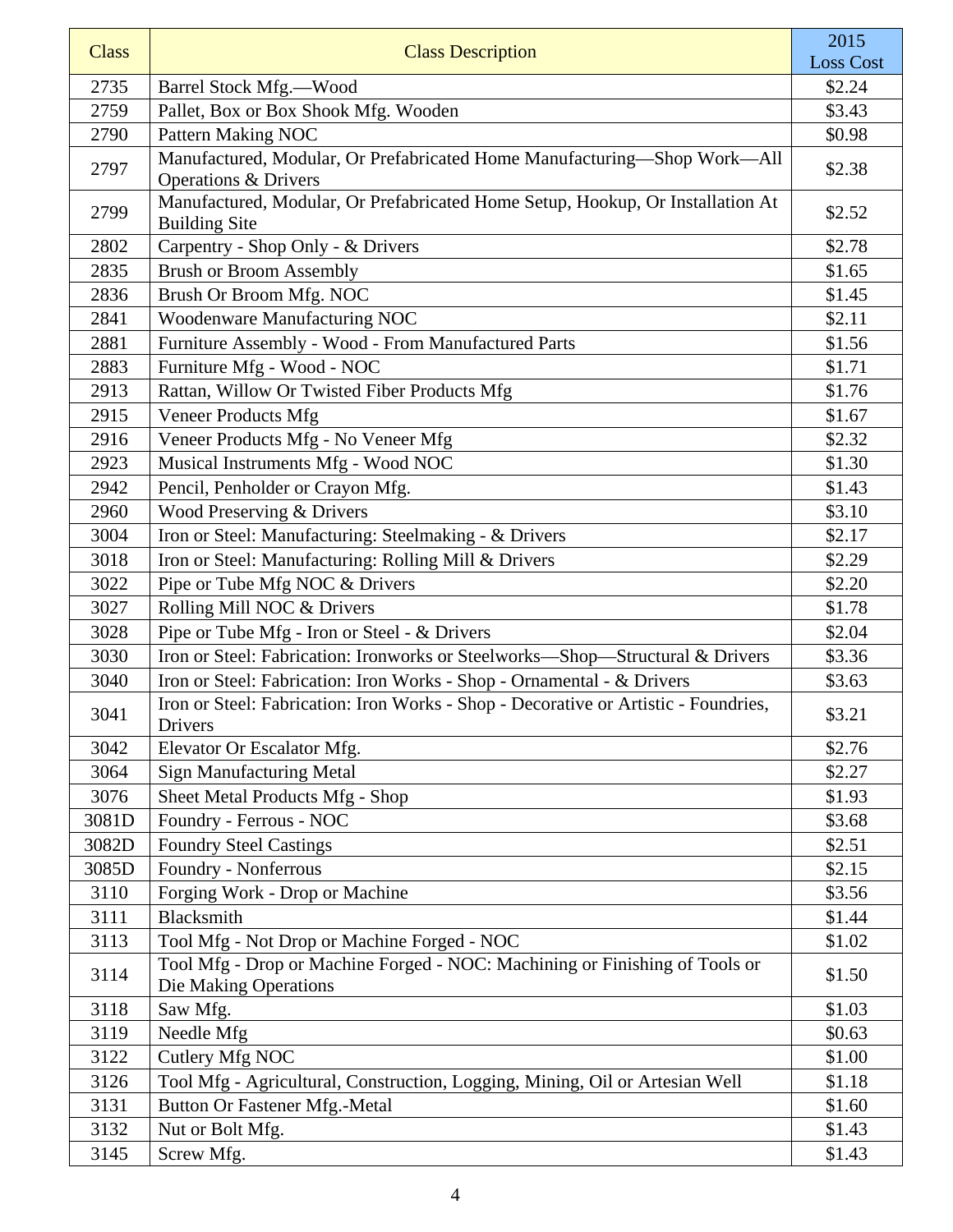| <b>Class</b> | <b>Class Description</b>                                         | 2015<br><b>Loss Cost</b> |
|--------------|------------------------------------------------------------------|--------------------------|
| 3146         | Hardware Mfg. NOC                                                | \$1.27                   |
| 3169         | Stove Mfg.                                                       | \$1.55                   |
| 3175D        | Radiator or Heater Mfg.                                          | \$2.07                   |
| 3179         | <b>Electrical Apparatus Mfg NOC</b>                              | \$1.12                   |
| 3180         | Electric Or Gas Lighting Fixtures Mfg                            | \$1.47                   |
| 3188         | Plumbing Supplies Mfg, NOC                                       | \$0.91                   |
| 3220         | Can Mfg                                                          | \$0.79                   |
| 3223         | Lamp Or Portable Lantern Mfg                                     | \$2.21                   |
| 3224         | Enamel or Agate Ware Mfg.                                        | \$1.62                   |
| 3227         | Aluminum Ware Mfg.                                               | \$1.47                   |
| 3240         | Wire Rope or Cable Mfg.-Iron or Steel                            | \$1.52                   |
| 3241         | Wire Drawing-Iron Or Steel.                                      | \$1.75                   |
| 3255         | Wire Cloth Mfg                                                   | \$1.16                   |
| 3257         | Wire Goods Mfg. NOC                                              | \$1.78                   |
| 3270         | Eyelet Mfg.                                                      | \$1.60                   |
| 3300         | Bed Spring or Wire Mattress Mfg.                                 | \$2.45                   |
| 3303         | Spring Mfg.                                                      | \$2.79                   |
| 3307         | Heat-Treating-Metal                                              | \$1.75                   |
| 3315         | <b>Brass or Copper Goods Mfg</b>                                 | \$2.29                   |
| 3334         | Tin Foil Mfg.                                                    | \$1.78                   |
| 3336         | Type Foundry                                                     | \$1.94                   |
| 3365         | Welding or Cutting NOC & Drivers                                 | \$3.39                   |
| 3372         | Electroplating                                                   | \$3.16                   |
| 3373         | Galvanizing or Tinning - Not Electrolytic                        | \$2.06                   |
| 3383         | Jewelry Mfg.                                                     | \$0.74                   |
| 3385         | Watch Mfg                                                        | \$0.52                   |
| 3400         | Metal Stamped Goods Mfg NOC                                      | \$1.94                   |
| 3507         | <b>Construction or Agricultural Machinery Mfg</b>                | \$2.35                   |
| 3515         | Textile Machinery Mfg.                                           | \$1.27                   |
| 3548         | Printing Or Bookbinding Machine Mfg                              | \$0.82                   |
| 3559         | Confection Machine Mfg.                                          | \$2.08                   |
| 3574         | Computing, Recording or Office Machine Mfg, NOC                  | \$0.97                   |
| 3581         | Fuel Injection Device Mfg                                        | \$0.61                   |
| 3612         | Pump Mfg.                                                        | \$1.79                   |
| 3620         | Boiler making                                                    | \$2.19                   |
| 3629         | Precision Machined Parts Mfg. NOC                                | \$0.84                   |
| 3632         | Machine Shop NOC                                                 | \$2.21                   |
| 3634         | Valve Mfg                                                        | \$1.23                   |
| 3635         | Gear Mfg or Grinding                                             | \$1.48                   |
| 3638         | <b>Ball Or Roller Bearing Mfg</b>                                | \$0.90                   |
| 3642         | Battery Mfg. - Dry                                               | \$0.72                   |
| 3643         | Electric Power or Transmission Equipment Mfg.                    | \$1.29                   |
| 3647         | <b>Battery Mfg - Storage</b>                                     | \$1.29                   |
| 3648         | Automotive Lighting, Ignition, or Starting Apparatus Mfg. NOC    | \$0.78                   |
| 3681         | Television, Radio, Telephone or Telecommunication Device Mfg NOC | \$0.43                   |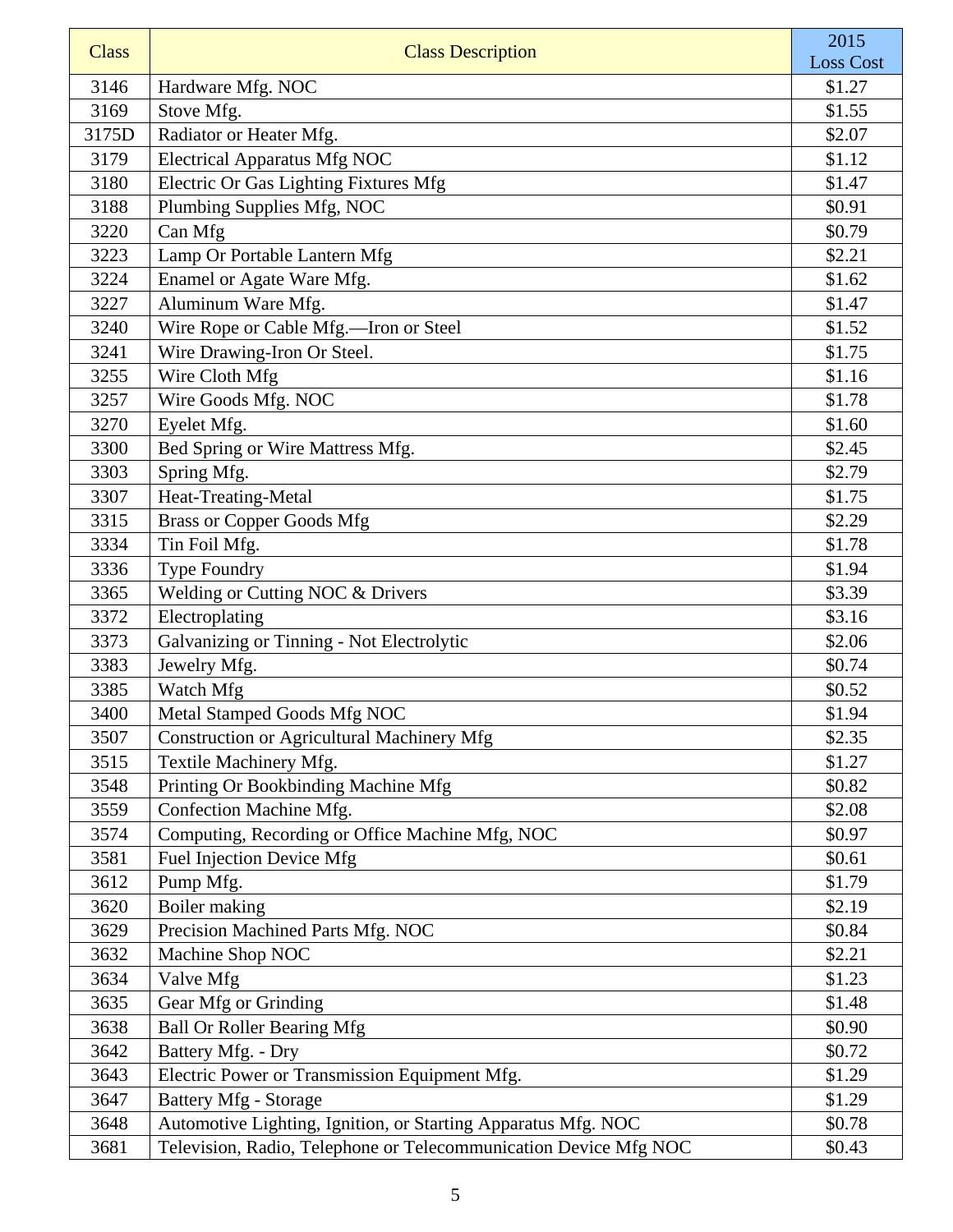| <b>Class</b> | <b>Class Description</b>                                         | 2015<br><b>Loss Cost</b> |
|--------------|------------------------------------------------------------------|--------------------------|
| 3685         | Instrument Mfg, NOC                                              | \$0.69                   |
| 3719         | Oil Still Erection Or Repair                                     | \$0.78                   |
| 3724         | Machinery or Equipment Erection or Repair NOC & Drivers          | \$3.21                   |
| 3726         | Boiler Installation or Repair - Steam                            | \$2.23                   |
| 3803         | Automobile Wheel Mfg.-Metal-Not Cast                             | \$1.48                   |
| 3807         | Automobile Radiator Mfg                                          | \$1.24                   |
| 3808         | Automobile Mfg or Assembly                                       | \$2.49                   |
| 3821         | Automobile Recycling & Drivers                                   | \$3.03                   |
| 3822         | Automobile, Bus, Truck or Trailer Body Mfg: Die Pressed Steel    | \$2.61                   |
| 3824         | Automobile, Bus, Truck or Trailer Body Mfg: NOC                  | \$3.08                   |
| 3826         | Aircraft Engine Mfg.                                             | \$0.47                   |
| 3827         | Automobile Engine Mfg.                                           | \$1.22                   |
| 3830         | Airplane Mfg.                                                    | \$1.11                   |
| 3851         | Motorcycle Mfg. Or Assembly                                      | \$2.26                   |
| 3865         | Baby Carriage Mfg.                                               | \$0.98                   |
| 3881         | Car Mfg. - Railroad - & Drivers                                  | \$3.50                   |
| 4000         | Sand or Gravel Digging & Drivers                                 | \$2.64                   |
| 4021         | Brick or Clay Products Mfg. NOC & Drivers                        | \$2.30                   |
| 4024D        | Refractory Products Mfg & Drivers                                | \$1.42                   |
| 4034         | Concrete Products Mfg & Drivers                                  | \$3.06                   |
| 4036         | Plasterboard or Plaster Block Mfg. & Drivers                     | \$1.12                   |
| 4038         | Plaster Statuary or Ornament Mfg.                                | \$1.68                   |
| 4053         | Pottery Mfg.: China or Tableware                                 | \$1.24                   |
| 4061         | Pottery Mfg. Earthenware-Glazed or Porcelain-Hand Molded or Cast | \$2.44                   |
| 4062         | Pottery Mfg: Porcelain Ware-Mechanical Press Forming             | \$1.27                   |
| 4101         | Glass Mfg - & Drivers                                            | \$1.96                   |
| 4109         | Integrated Circuit Mfg.                                          | \$0.39                   |
| 4110         | Electric Bulb Mfg.                                               | \$0.67                   |
| 4111         | Glassware Mfg. - No Automatic Blowing Machines                   | \$2.43                   |
| 4113         | Glass Mfg. - Cut                                                 | \$0.96                   |
| 4114         | Glassware Mfg NOC                                                | \$2.29                   |
| 4130         | <b>Glass Merchant</b>                                            | \$2.13                   |
| 4131         | Mirror Mfg.                                                      | \$1.80                   |
| 4133         | Cathedral or Art Glass Window Mfg.                               | \$1.71                   |
| 4149         | <b>Optical Goods Mfg. NOC</b>                                    | \$0.41                   |
| 4206         | Pulp Mfg - Ground Wood Process                                   | \$1.57                   |
| 4207         | <b>Pulp Mfg - Chemical Process</b>                               | \$0.80                   |
| 4239         | Paper Mfg                                                        | \$1.41                   |
| 4240<br>4243 | Box Mfg. - Set-Up Paper                                          | \$1.30<br>\$1.56         |
| 4244         | Box Mfg. - Folding Paper - NOC                                   |                          |
| 4250         | Corrugated or Fiberboard Container Mfg.<br>Paper Coating         | \$1.52<br>\$1.26         |
| 4251         | Stationery Mfg.                                                  | \$1.93                   |
| 4263         | Fiber Goods Mfg                                                  | \$1.50                   |
| 4273         | Bag Mfg - Plastic or Paper                                       | \$1.35                   |
|              |                                                                  |                          |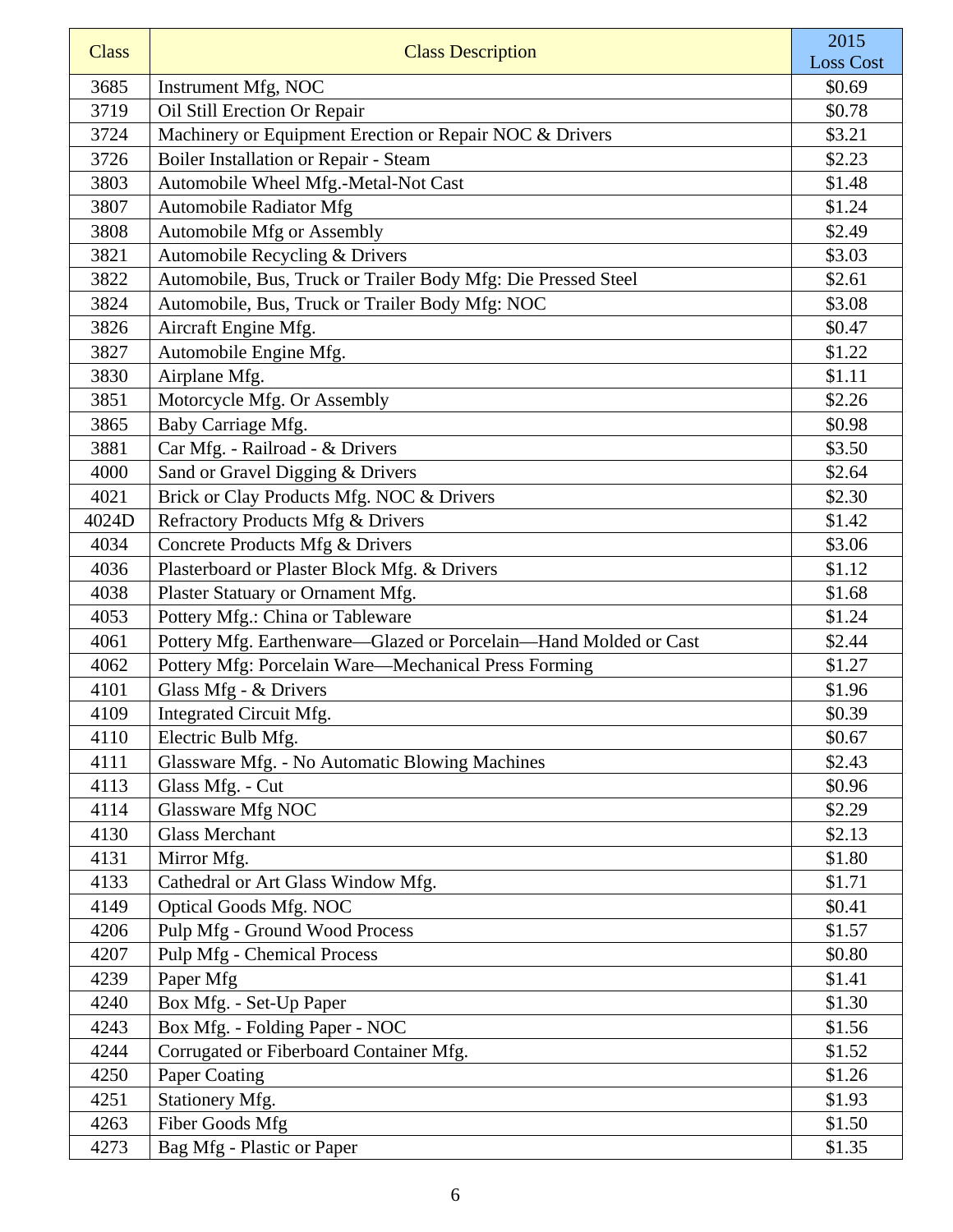| <b>Class</b> | <b>Class Description</b>                                                                          | 2015<br><b>Loss Cost</b> |
|--------------|---------------------------------------------------------------------------------------------------|--------------------------|
| 4279         | Paper Goods Mfg NOC                                                                               | \$1.30                   |
| 4282         | Dress Pattern Mfg.-Paper                                                                          | \$1.12                   |
| 4283         | Building or Roofing Paper or Felt Preparation - No Installation                                   | \$1.48                   |
| 4299         | Printing                                                                                          | \$1.17                   |
| 4304         | Newspaper Publishing                                                                              | \$2.14                   |
| 4307         | Bookbinding                                                                                       | \$1.00                   |
| 4351         | Photoengraving                                                                                    | \$0.55                   |
| 4352         | Engraving                                                                                         | \$0.91                   |
| 4360         | Motion Picture: Development Of Negatives, Printing And All Subsequent<br>Operations               | \$0.56                   |
| 4361         | Photographer - All Employees & Clerical, Salespersons, Drivers                                    | \$0.55                   |
| 4410         | Rubber Goods Mfg NOC                                                                              | \$2.36                   |
| 4420         | Rubber Tire Mfg                                                                                   | \$2.25                   |
| 4431         | Magnetic And Optical Recording Media Mfg                                                          | \$0.90                   |
| 4432         | Pen Mfg                                                                                           | \$0.85                   |
| 4439         | Lacquer or Spirit Varnish Mfg.                                                                    | \$1.19                   |
| 4452         | Plastics Mfg - Fabricated Products NOC                                                            | \$1.44                   |
| 4459         | Plastics Mfg Sheets, Rods, or Tubes                                                               | \$1.22                   |
| 4470         | Cable Mfg.-Insulated Electrical                                                                   | \$1.61                   |
| 4484         | Plastics Manufacturing: Molded Products NOC                                                       | \$1.19                   |
| 4493         | Fabric Coating or Impregnating NOC                                                                | \$1.52                   |
| 4511         | <b>Analytical Chemist</b>                                                                         | \$0.38                   |
| 4557         | Ink Mfg.                                                                                          | \$0.94                   |
| 4558         | Paint Mfg                                                                                         | \$0.90                   |
| 4565X        | Carbon Manufacturing - WV State Special                                                           | \$0.80                   |
| 4568         | Salt, Borax or Potash Producing or Refining & Drivers                                             | \$1.40                   |
| 4581         | <b>Phosphate Works And Drivers</b>                                                                | \$0.58                   |
| 4583         | Fertilizer Mfg & Drivers                                                                          | \$3.71                   |
| 4611         | Drug, Medicine or Pharmaceutical Preparation, Compounding or Blending - No<br>Mfg. Of Ingredients | \$0.49                   |
| 4635         | Oxygen or Hydrogen Mfg & Drivers                                                                  | \$1.47                   |
| 4653         | Glue Mfg & Drivers                                                                                | \$1.07                   |
| 4665         | Rendering Works NOC & Drivers                                                                     | \$4.08                   |
| 4670         | Cottonseed Oil Mfg.-Mechanical And Drivers                                                        | \$4.10                   |
| 4683         | Oil Mfg. - Vegetable - NOC                                                                        | \$2.04                   |
| 4686         | Oil Mfg.-Vegetable-Solvent Extraction Process                                                     | \$1.35                   |
| 4692         | <b>Dental Laboratory</b>                                                                          | \$0.29                   |
| 4693         | Pharmaceutical or Surgical Goods Mfg. NOC                                                         | \$0.42                   |
| 4703         | Corn Products Mfg                                                                                 | \$1.41                   |
| 4717         | <b>Butter Substitute Mfg</b>                                                                      | \$1.34                   |
| 4720         | Soap or Synthetic Detergent Mfg.                                                                  | \$1.03                   |
| 4740         | Oil Refining - Petroleum - & Drivers                                                              | \$0.60                   |
| 4741         | Asphalt or Tar Distilling or Refining & Drivers                                                   | \$1.03                   |
| 4751         | Synthetic Rubber Mfg                                                                              | \$1.23                   |
| 4771N        | Explosives or Ammunition Mfg: NOC & Drivers                                                       | \$1.60                   |
| 4777         | <b>Explosives Distributors &amp; Drivers</b>                                                      | \$4.05                   |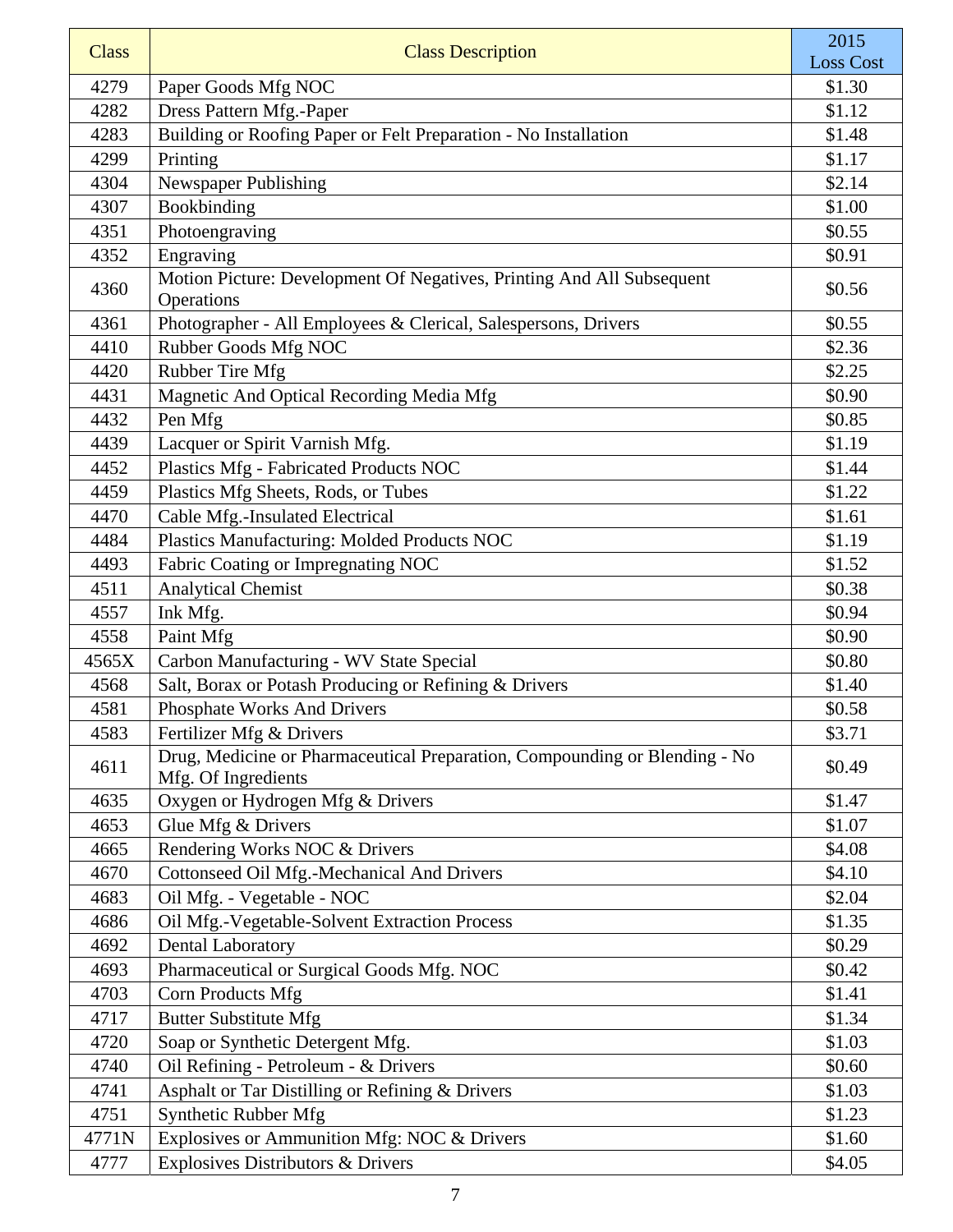| <b>Class</b> | <b>Class Description</b>                                                                       | 2015<br><b>Loss Cost</b> |
|--------------|------------------------------------------------------------------------------------------------|--------------------------|
| 4825         | Drug, Medicine or Pharmaceutical Preparation Mfg. - Includes Mfg. Of Ingredients               | \$0.46                   |
| 4828         | Chemical Blending or Mixing NOC - All Operations and Drivers                                   | \$0.90                   |
| 4829         | Chemical Manufacturing NOC - All Operations & Drivers-INCLUDES<br><b>BLENDING OR MIXING</b>    | \$0.55                   |
| 4902         | Sporting Goods Mfg. NOC                                                                        | \$1.44                   |
| 4923         | Photographic Supplies Mfg.                                                                     | \$0.62                   |
| 5020         | Ceiling Installation - Suspended Acoustical Grid Type                                          | \$3.08                   |
| 5022         | <b>Masonry NOC</b>                                                                             | \$5.08                   |
| 5037         | Painting: Metal Structures - Over Two Stories in Height - & Drivers                            | \$10.27                  |
| 5040         | Iron or Steel: Erection - Frame Structures                                                     | \$5.52                   |
| 5057         | Iron or Steel: Erection NOC                                                                    | \$2.72                   |
| 5059         | Iron or Steel: Erection - Frame Structures Not Over Two Stories in Height                      | \$8.96                   |
| 5069         | Iron or Steel: Erection - Construction of Dwellings not over two Stories in Height             | \$11.93                  |
| 5102         | Door, Door Frame or Sash Erection - Metal or Metal Covered                                     | \$3.07                   |
| 5146         | Furniture or Fixtures Installation - Portable - NOC                                            | \$2.79                   |
| 5160         | <b>Elevator Erection or Repair</b>                                                             | \$1.37                   |
| 5183         | Plumbing NOC & Drivers                                                                         | \$1.32                   |
| 5188         | Automatic Sprinkler Installation & Drivers                                                     | \$1.55                   |
| 5190         | Electrical Wiring - Within Buildings & Drivers                                                 | \$1.43                   |
| 5191         | Office Machine Installation, Inspection, Adjustment or Repair                                  | \$0.52                   |
| 5192         | Vending or Coin Operated Machines - Installation, Service or Repair &<br>Salespersons, Drivers | \$1.79                   |
| 5213         | <b>Concrete Construction NOC</b>                                                               | \$4.13                   |
| 5215         | Concrete Work - Incidental to the Construction of Private Residence                            | \$3.06                   |
| 5221         | Concrete or Cement Work - Floors, Driveways, Yards or Sidewalks & Drivers                      | \$2.14                   |
| 5222         | Concrete Construction in Connection with Bridges or Culverts                                   | \$5.01                   |
| 5223         | Swimming Pool Construction - Not Iron or Steel - & Drivers                                     | \$2.72                   |
| 5348         | Ceramic Tile, Indoor Stone, Marble, or Mosaic Work                                             | \$2.41                   |
| 5402         | Hothouse Erection-All Operations                                                               | \$2.54                   |
| 5403         | Carpentry NOC.                                                                                 | \$4.69                   |
| 5437         | Carpentry - Installation of Cabinet Work or Interior Trim                                      | \$2.52                   |
| 5443         | Lathing & Drivers                                                                              | \$2.30                   |
| 5445         | Wallboard Installation within Buildings & Drivers                                              | \$2.98                   |
| 5462         | Glazier - Away From Shop & Drivers                                                             | \$3.36                   |
| 5472         | Asbestos Contractor - Pipe and Boiler Work Exclusively & Drivers                               | \$2.83                   |
| 5473         | Asbestos Contractor - NOC & Drivers                                                            | \$3.93                   |
| 5474         | Painting or Paperhanging NOC & Shop Operations, Drivers                                        | \$3.14                   |
| 5478         | Floor Covering Installation—Resilient Flooring—Carpet and Laminate Flooring                    | \$2.56                   |
| 5479         | <b>Insulation Work NOC &amp; Drivers</b>                                                       | \$3.10                   |
| 5480         | Plastering NOC & Drivers                                                                       | \$2.75                   |
| 5491         | Paperhanging & Drivers                                                                         | \$1.12                   |
| 5506         | Street or Road Construction: Paving or Repaving & Drivers                                      | \$6.11                   |
| 5507         | Street or Road Construction: Subsurface Work & Drivers                                         | \$2.11                   |
| 5508D        | Telephone or Cable TV Line Installation - Contractors, Overhead & Drivers                      | \$5.79                   |
| 5535         | Awning Erection-Metal-Erection of Metal Awnings Exclusively & Drivers                          | \$3.02                   |
| 5537         | Heating, Ventilation, Air-Conditioning and Refrigeration Systems-Installation,                 | \$2.63                   |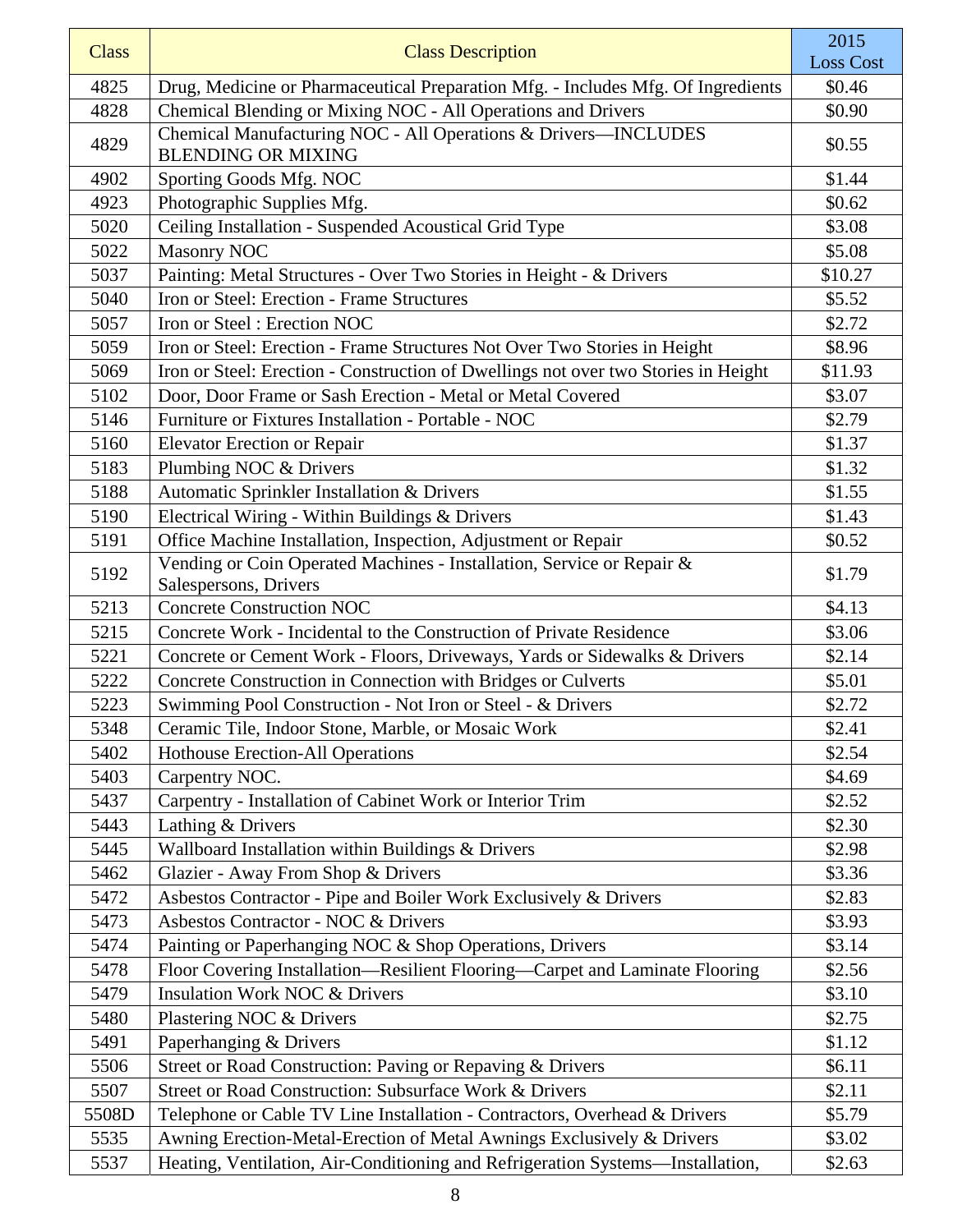| <b>Class</b> | <b>Class Description</b>                                                                                          | 2015<br><b>Loss Cost</b> |
|--------------|-------------------------------------------------------------------------------------------------------------------|--------------------------|
|              | Service and Repair & Drivers                                                                                      |                          |
| 5551         | Roofing - All Kinds & Drivers                                                                                     | \$10.35                  |
| 5606         | Contractor-Project Manager, Construction Executive, Construction Manager or<br><b>Construction Superintendent</b> | \$0.75                   |
| 5610         | <b>Cleaners-Debris Removal</b>                                                                                    | \$2.93                   |
| 5645         | Carpentry - Detached One or Two Family Dwellings                                                                  | \$8.03                   |
| 5703         | <b>Building Raising or Moving</b>                                                                                 | \$7.09                   |
| 5705         | Salvage Operation-No Wrecking Or Any Structural Operations                                                        | \$6.91                   |
| 5951         | Serum, Anti-Toxin Or Virus Mfg. And Drivers                                                                       | \$0.28                   |
| 6003         | Pile Driving                                                                                                      | \$4.53                   |
| 6005         | Jetty or Breakwater Construction - All Operations to Completion & Drivers                                         | \$2.35                   |
| 6017         | Dam or Lock Construction: Concrete Work - All Operations                                                          | \$3.54                   |
| 6018         | Dam or Lock Construction: Earth Moving or Placing - All Operations & Drivers                                      | \$1.46                   |
| 6045         | Levee Construction-All Operations To Completion And Drivers                                                       | \$2.46                   |
| 6204         | Drilling NOC & Drivers                                                                                            | \$4.71                   |
| 6206         | Oil Or Gas Well: Cementing And Drivers                                                                            | \$1.97                   |
| 6213         | Oil or Gas Well: Specialty Tool Operation NOC - By Contractor - All Employees<br>& Drivers                        | \$1.52                   |
| 6214         | Oil Or Gas Well: Perforating Of Casing-All Employees And Drivers                                                  | \$1.96                   |
| 6216         | Oil or Gas Lease Work NOC-by Contractor & Drivers                                                                 | \$3.20                   |
| 6217         | <b>Excavation &amp; Drivers</b>                                                                                   | \$2.43                   |
| 6229         | Irrigation or Drainage System Construction & Drivers                                                              | \$2.70                   |
| 6233         | Oil or Gas Pipeline construction & Drivers                                                                        | \$2.05                   |
| 6235         | Oil or Gas Well: Drilling or Redrilling & Drivers                                                                 | \$6.96                   |
| 6236         | Oil or Gas Well: Installation or Recovery of Casing & Drivers                                                     | \$5.18                   |
| 6237         | Oil or Gas Well: Instrument Logging or Survey Work & Drivers                                                      | \$1.09                   |
| 6251D        | Tunneling - Not Pneumatic - All Operations                                                                        | \$3.47                   |
| 6252D        | <b>Shaft Sinking - All Operations</b>                                                                             | \$4.09                   |
| 6260D        | Tunneling - Pneumatic - All Operations                                                                            | \$4.57                   |
| 6306         | Sewer Construction - All Operations & Drivers                                                                     | \$2.47                   |
| 6319         | Gas Main or Connection Construction & Drivers                                                                     | \$1.62                   |
| 6325         | Conduit Construction - For Cables or Wires - & Drivers                                                            | \$3.89                   |
| 6400         | Fence Erection - Metal                                                                                            | \$3.53                   |
| 6503         | Potato Chip, Popcorn & Snack Chip Mfg. NOC                                                                        | \$1.20                   |
| 6504         | Food Sundries Mfg NOC                                                                                             | \$2.15                   |
| 6702M*       | Railroad Construction-All Operations Including Clerical, Salespersons And<br>Drivers-Program I                    | \$3.47                   |
| 6703M*       | Railroad Construction-All Operations Including Clerical, Salespersons And<br>Drivers-Program II                   | \$6.36                   |
| 6704M*       | Railroad Construction-All Operations Including Clerical, Salespersons And<br>Drivers-Program II State Act         | \$3.86                   |
| 6801F        | Boatbuilding-Wood-NOC And Drivers.                                                                                | \$3.20                   |
| 6811         | Boatbuilding-Wood-NOC And Drivers                                                                                 | \$3.30                   |
| 6824F        | <b>Boatbuilding Or Repair And Drivers</b>                                                                         | \$7.35                   |
| 6826F        | Marina And Drivers                                                                                                | \$4.73                   |
| 6834         | Boatbuilding or Repair & Drivers - Coverage Under State Act Only                                                  | \$2.03                   |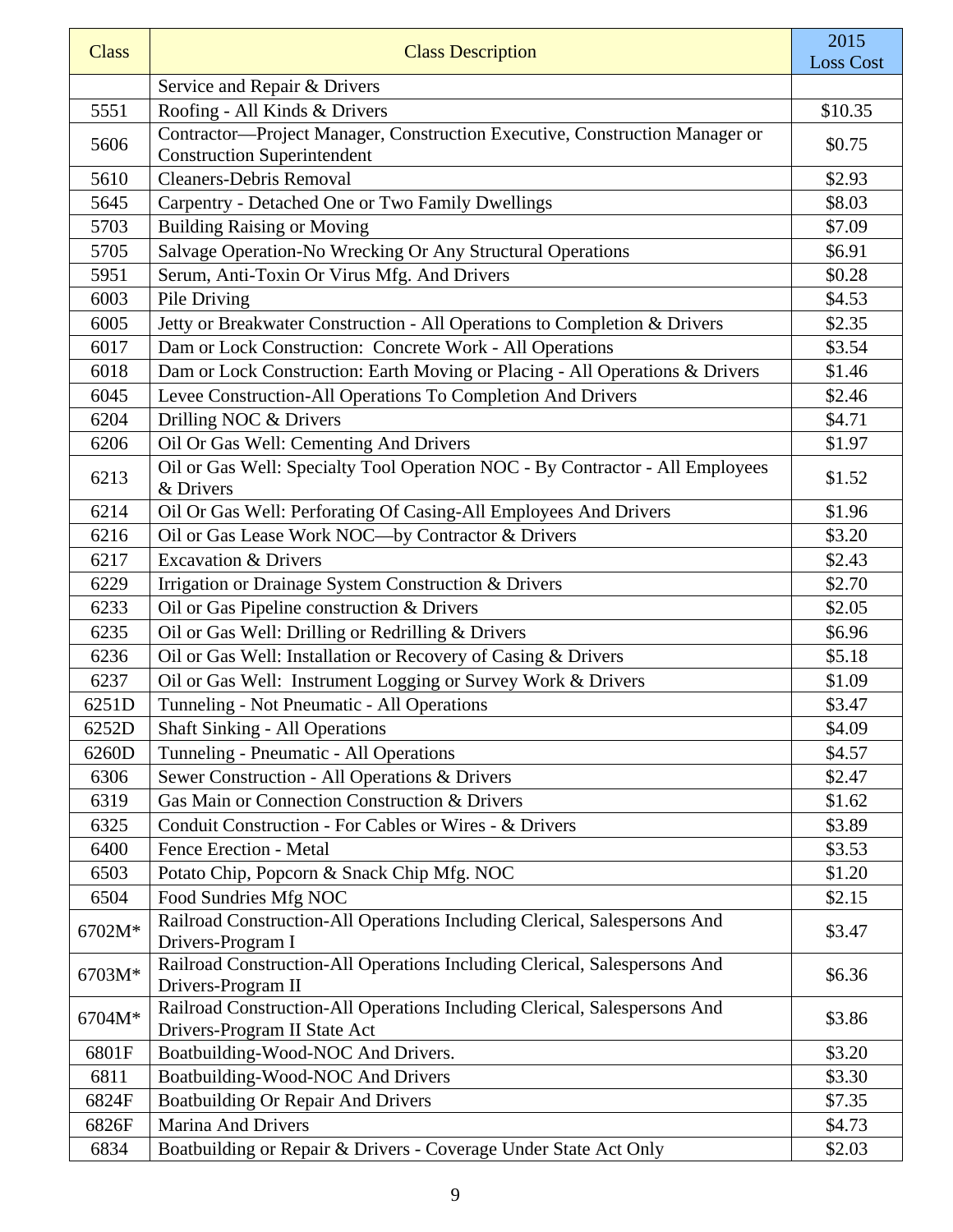| <b>Class</b> | <b>Class Description</b>                                                                                            | 2015             |
|--------------|---------------------------------------------------------------------------------------------------------------------|------------------|
|              |                                                                                                                     | <b>Loss Cost</b> |
| 6836         | Marina & Drivers - Coverage Under State Act Only                                                                    | \$1.97           |
| 6843F        | Shipbuilding-Iron Or Steel-NOC And Drivers                                                                          | \$8.55           |
| 6845F        | Shipbuilding-Naval And Drivers                                                                                      | \$7.09           |
| 6854         | Shipbuilding-Iron Or Steel-NOC And Drivers                                                                          | \$1.94           |
| 6872F        | Ship Repair Conversion-All Operations And Drivers                                                                   | \$7.96           |
| 6874F        | Painting: Ship Hulls                                                                                                | \$13.92          |
| 6882         | Ship Repair Conversion-All Operations & Drivers. Coverage Under State Act<br>Only                                   | \$2.34           |
| 6884         | Painting Ship Hulls: Coverage Under State Act Only                                                                  | \$4.43           |
| 7016M        | Vessels NOC - Coverage Under Admiralty Law: Program I                                                               | \$1.67           |
| 7024M        | Vessels NOC - Coverage Under Admiralty Law: Program II - State Act Benefits                                         | \$1.85           |
| 7038M        | Boat Livery - Boat Under 15 Tons - Program I                                                                        | \$2.93           |
| 7046M        | Vessels-Not Self-Propelled-Program I                                                                                | \$4.45           |
| 7047M        | Vessels-NOC                                                                                                         | \$3.05           |
| 7050M        | Boat Livery-Boats Under 15 Tons                                                                                     | \$5.35           |
| 7090M        | Boat Livery - Boat Under 15 Tons - Program II State Act Benefits                                                    | \$3.25           |
| 7098M        | Vessels-Not Self-Propelled-Program II                                                                               | \$4.94           |
| 7099M        | Vessels-Not Self-Propelled-Program II                                                                               | \$8.14           |
| 7133         | Railroad Operation, NOC All Employees & Drivers                                                                     | \$2.07           |
| 7151M        | Railroad Operation-All Employees Including Drivers-Program I                                                        | \$2.52           |
| 7152M        | Railroad Operation-All Employees Including Drivers-Program II                                                       | \$4.60           |
| 7153M        | Railroad Operation-All Employees Including Drivers-Program II                                                       | \$2.79           |
| 7222         | Trucking: Oil Field Equipment-All Employees And Drivers                                                             | \$4.01           |
| 7228         | Trucking Local Hauling Only-All Employees & Drivers                                                                 | \$3.49           |
| 7229         | Trucking Long Distance Hauling-All Employees & Drivers                                                              | \$4.13           |
| 7230         | Trucking Parcel or Package Delivery-All Employees & Drivers                                                         | \$3.97           |
| 7231         | Mail, Parcel, or Package Delivery and Courier or Messenger Service Companies-<br>All Employees & Drivers            | \$4.77           |
| 7232         | Trucking: Mail, Parcel or Package Delivery - Under Contract with the US Postal<br>Service - All Employees & Drivers | \$4.21           |
| 7309F        | Stevedoring: NOC                                                                                                    | \$9.89           |
| 7313F        | Coal Dock Operation And Stevedoring                                                                                 | \$3.19           |
| 7317F        | Stevedoring: By Hand Or Hand Trucks Exclusively                                                                     | \$7.45           |
| 7327F        | <b>Stevedoring: Containerized Freight And Drivers</b>                                                               | \$12.88          |
| 7333M        | Dredging - All Types - Coverage Under Admiralty Law: Program I                                                      | \$2.11           |
| 7335M        | Dredging - All Types - Coverage Under Admiralty Law: Program II - State Act<br><b>Benefits</b>                      | \$2.34           |
| 7337M        | Dredging-All Types                                                                                                  | \$3.85           |
| 7350F        | Freight Handling NOC                                                                                                | \$11.23          |
| 7360         | Freight Handling NOC - Coverage Under State Act Only                                                                | \$3.35           |
| 7370         | Taxicab Co.: All Other Employees & Drivers                                                                          | \$3.61           |
| 7380         | Drivers, Chauffeurs, Messengers, and Their Helpers NOC - Commercial                                                 | \$2.09           |
| 7382         | Bus Co.: All Other Employees & Drivers                                                                              | \$2.30           |
| 7390         | Beer or Ale Dealer - Wholesale & Drivers                                                                            | \$3.24           |
| 7394M        | Diving - Marine - Coverage Under Admiralty Law: Program I                                                           | \$2.79           |
| 7395M        | Diving - Marine - Coverage Under Admiralty Law: Program II - State Act Benefits                                     | \$3.10           |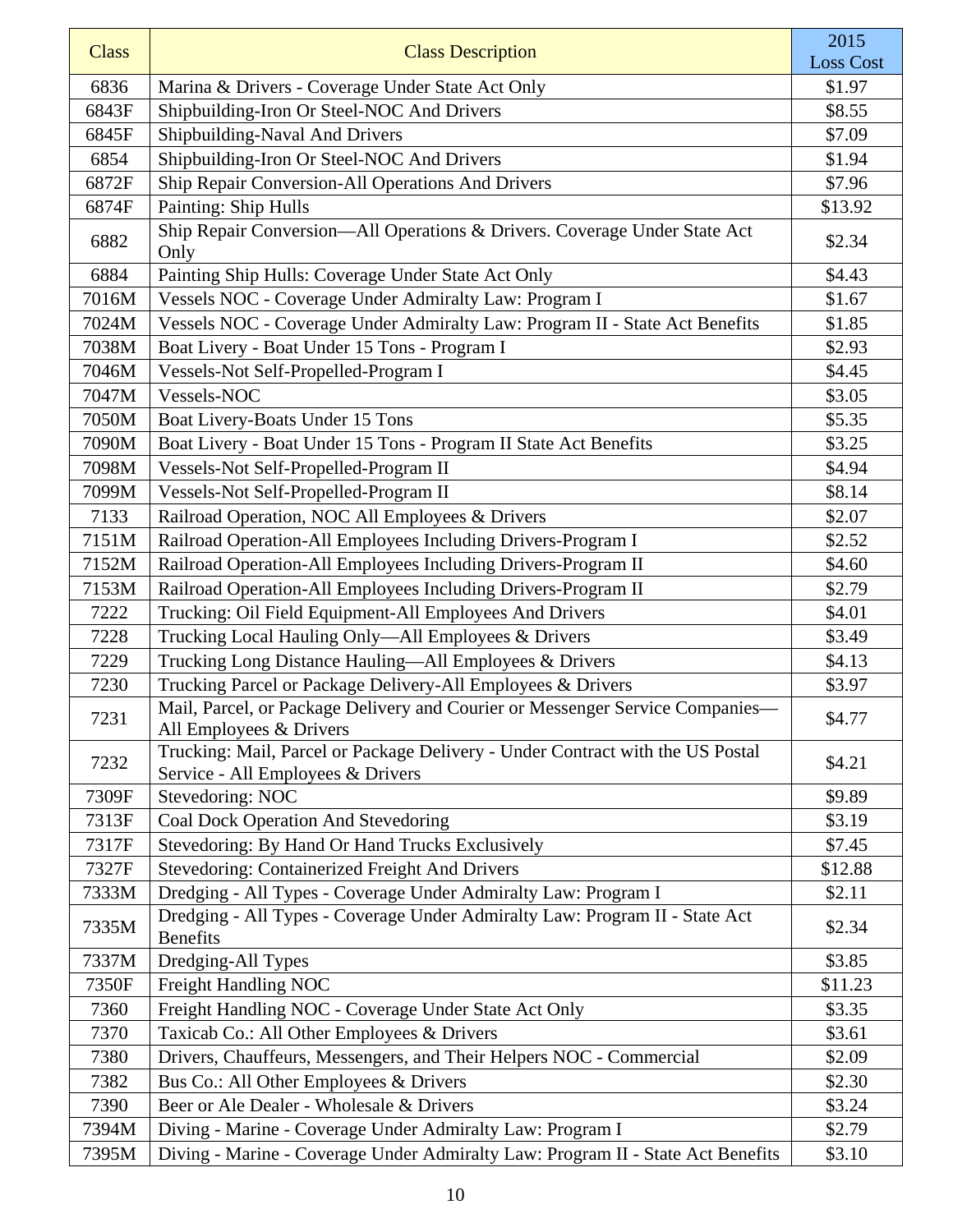| <b>Class</b> | <b>Class Description</b>                                                                                                           | 2015<br><b>Loss Cost</b> |
|--------------|------------------------------------------------------------------------------------------------------------------------------------|--------------------------|
| 7398M        | Diving-Marine-Program II                                                                                                           | \$5.11                   |
| 7402         | Aviation—Air Traffic Controllers Under Contract with the FAA                                                                       | \$0.12                   |
| 7403         | Aviation-All Other Employees & Drivers                                                                                             | \$2.14                   |
| 7405N        | Aviation—Air Carrier—Scheduled, Commuter, or Supplemental—Flying Crew                                                              | \$0.65                   |
| 7420         | Aviation-Stunt Flying, Racing, or Parachute Jumping-Flying Crew                                                                    | \$6.44                   |
| 7421         | Aviation-Transportation of Personnel in Conduct of Employer's Business-<br><b>Flying Crew</b>                                      | \$1.05                   |
| 7422         | Aviation-NOC-Other Than Helicopters-Flying Crew                                                                                    | \$1.50                   |
| 7425         | Aviation-Helicopters-Flying Crew                                                                                                   | \$1.66                   |
| 7431N        | Aviation-Air Charter or Air Taxi-Flying Crew                                                                                       | \$0.60                   |
| 7445N        | Non-ratable code for 7405                                                                                                          | \$0.35                   |
| 7453N        | Non-ratable code for 7431                                                                                                          | \$0.32                   |
| 7502         | Gas Co - Natural Gas - Local Distribution & Drivers                                                                                | \$1.53                   |
| 7515         | Oil or Gas Pipeline Operation & Drivers                                                                                            | \$1.04                   |
| 7520         | <b>Waterworks Operation &amp; Drivers</b>                                                                                          | \$2.21                   |
| 7538         | Electric Light or Power Line Construction & Drivers                                                                                | \$4.54                   |
| 7539         | Electric Light or Power Co. NOC - All Employees & Drivers                                                                          | \$0.91                   |
| 7540         | Electric Light or Power Cooperative - REA Projects Only - All Employees &<br><b>Drivers</b>                                        | \$2.22                   |
| 7580         | Sewage Disposal Plant Operation & Drivers                                                                                          | \$2.38                   |
| 7590         | Garbage Works                                                                                                                      | \$1.62                   |
| 7600         | Telephone or Telegraph Co.: All Other Employees & Drivers                                                                          | \$2.06                   |
| 7605         | Burglar Alarm Installation or Repair & Drivers                                                                                     | \$1.23                   |
| 7610         | Radio or Television Broadcasting Station - all employees & Clerical, Drivers                                                       | \$0.25                   |
| 7705         | Ambulance Service and EMS Providers & Drivers                                                                                      | \$4.92                   |
| 7710         | Firefighters & Drivers                                                                                                             | \$1.93                   |
| 7711X*       | Firefighters & Drivers-Volunteer                                                                                                   | \$8.47                   |
| 7720         | Police Officers & Drivers                                                                                                          | \$2.14                   |
| 7855         | Railroad Construction: Laying or Relaying of Tracks or Maintenance of Way by<br>Contractor-No Work on Elevated Railroads & Drivers | \$2.86                   |
| 8001         | Store Florist & Drivers                                                                                                            | \$1.07                   |
| 8002         | Automobile Rental Co.: All Other Employees & Counter Personnel, Drivers                                                            | \$1.12                   |
| 8006         | Gasoline Station: Self Service and Convenience / Grocery - Retail                                                                  | \$0.92                   |
| 8008         | Store: Clothing, Wearing Apparel or Dry Goods - Retail                                                                             | \$0.72                   |
| 8010         | <b>Store: Hardware</b>                                                                                                             | \$1.44                   |
| 8013         | Store: Jewelry                                                                                                                     | \$0.20                   |
| 8015         | Quick Printing—Copying Or Duplicating Service—All Employees & Clerical,<br>Salespersons, Drivers                                   | \$0.39                   |
| 8017         | <b>Store: Retail NOC</b>                                                                                                           | \$0.63                   |
| 8018         | <b>Store: Wholesale NOC</b>                                                                                                        | \$1.23                   |
| 8021         | Store Meat, Fish or Poultry Dealer—Wholesale                                                                                       | \$1.65                   |
| 8031         | Store: Meat, Fish or Poultry - Retail                                                                                              | \$1.37                   |
| 8032         | Store Clothing, Wearing Apparel, or Dry Goods-Wholesale                                                                            | \$1.27                   |
| 8033         | Store: Meat, Grocery and Provision Stores Combined - Retail NOC                                                                    | \$1.08                   |
| 8037         | Store-Superstores And Warehouse Clubs                                                                                              | \$0.75                   |
| 8039         | Store Department - Retail                                                                                                          | \$0.71                   |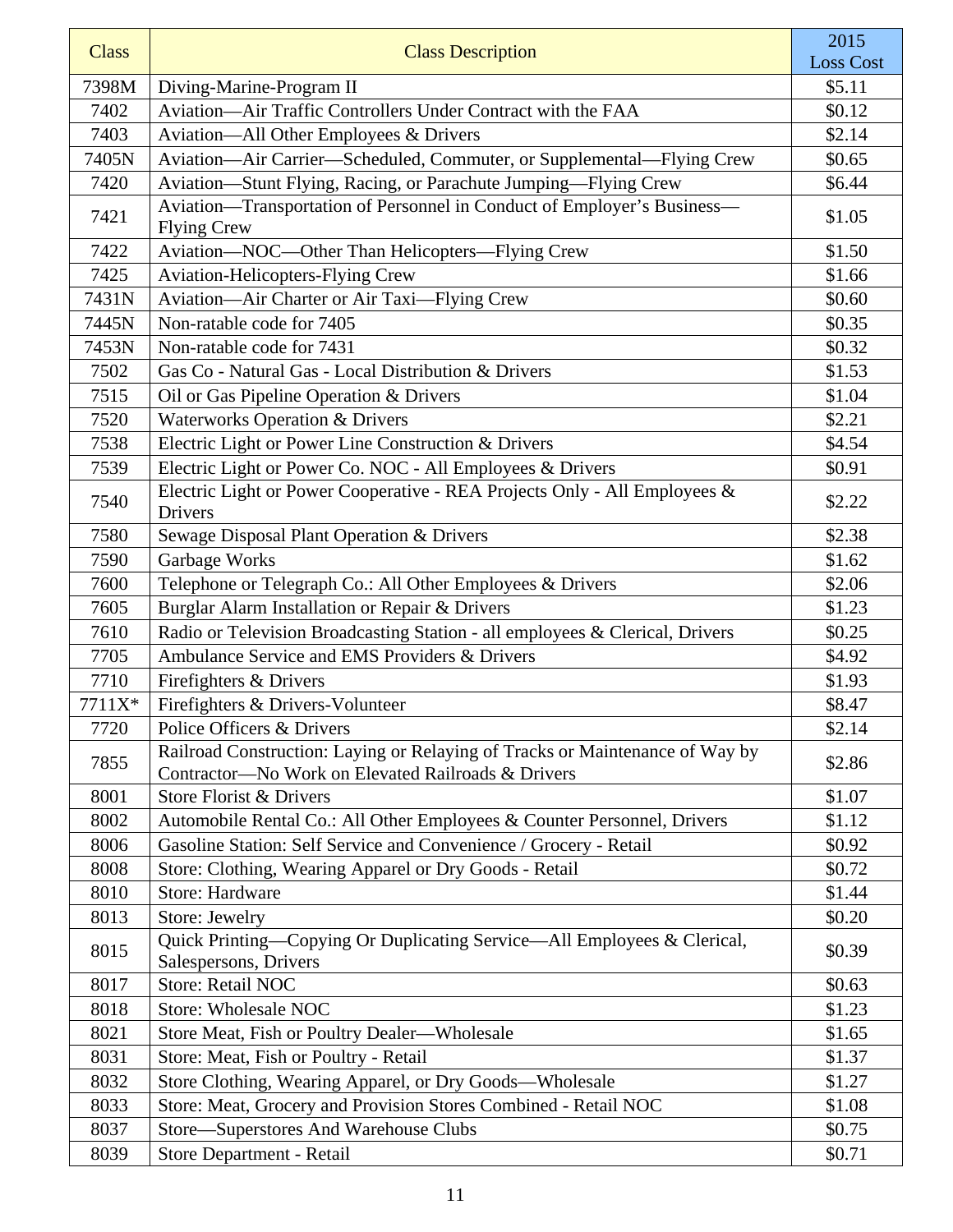| <b>Class</b> | <b>Class Description</b>                                                                                                        | 2015<br><b>Loss Cost</b> |
|--------------|---------------------------------------------------------------------------------------------------------------------------------|--------------------------|
| 8044         | Store: Furniture & Drivers                                                                                                      | \$1.49                   |
| 8045         | Store: Drug Retail                                                                                                              | \$0.42                   |
| 8046         | Store: Automobile Parts and Accessories NOC & Drivers                                                                           | \$1.20                   |
| 8047         | <b>Store Drug-Wholesale</b>                                                                                                     | \$0.68                   |
| 8058         | Building Material Dealer - New Materials Only: Store Employees                                                                  | \$1.38                   |
| 8072         | Store: Book, Record, Compact Disk, Software, Video or Audio Cassette Retail                                                     | \$0.50                   |
| 8102         | Seed Merchant                                                                                                                   | \$1.23                   |
| 8103         | <b>Wool Merchant</b>                                                                                                            | \$1.60                   |
| 8105         | <b>Store Hide or Leather Dealer</b>                                                                                             | \$1.69                   |
| 8106         | Iron or Steel Merchant & Drivers                                                                                                | \$2.69                   |
| 8107         | Machinery Dealer NOC - Store or Yard - & Drivers                                                                                | \$1.66                   |
| 8111         | Plumbers' Supplies Dealer & Drivers                                                                                             | \$1.51                   |
| 8116         | Farm Machinery Dealer - All Operations & Drivers                                                                                | \$1.44                   |
| 8203         | Ice Mfg. or Distribution & Drivers                                                                                              | \$3.65                   |
| 8204         | Building Material Yard & Local Managers, Drivers                                                                                | \$1.93                   |
| 8209         | Vegetable Packing & Drivers                                                                                                     | \$2.37                   |
| 8215         | Feed, Fertilizer, Hay or Grain Dealer & Local Managers, Drivers - No Mfg.                                                       | \$1.95                   |
| 8227         | <b>Construction or Erection Permanent Yard</b>                                                                                  | \$4.43                   |
| 8232         | Lumberyard New Materials Only: All Other Employees & Yard, Warehouse,<br><b>Drivers</b>                                         | \$3.30                   |
| 8233         | Coal Merchant & Local Managers, Drivers                                                                                         | \$1.46                   |
| 8235         | Sash, Door or Assembled Millwork Dealers & Drivers                                                                              | \$1.89                   |
| 8263         | Junk Dealer & Drivers                                                                                                           | \$4.29                   |
| 8264         | Bottle Dealer - Used & Drivers                                                                                                  | \$3.82                   |
| 8265         | Iron or Steel Scrap Dealer & Drivers                                                                                            | \$4.12                   |
| 8279         | Stable or Breeding Farm & Drivers                                                                                               | \$4.34                   |
| 8288         | Livestock Dealer or Commission Merchant & Salespersons, Drivers                                                                 | \$3.27                   |
| 8291         | Storage Warehouse - Cold                                                                                                        | \$2.11                   |
| 8292         | Storage Warehouse - NOC                                                                                                         | \$1.77                   |
| 8293         | Storage Warehouse - Furniture & Drivers                                                                                         | \$5.21                   |
| 8304         | Grain Elevator Operation And Local Managers, Drivers                                                                            | \$3.04                   |
| 8350         | Gasoline or Oil Dealer & Drivers                                                                                                | \$2.98                   |
| 8380         | Automobile Service or Repair Center & Drivers                                                                                   | \$1.73                   |
| 8381         | Gasoline Station Self-Service Only-Retail                                                                                       | \$1.03                   |
| 8385         | <b>Bus Co Garage Employees</b>                                                                                                  | \$1.56                   |
| 8392         | Automobile Storage Garage, Parking Lot or Parking Station, Valet Service,<br><b>Cashiers or Counter Personnel &amp; Drivers</b> | \$1.24                   |
| 8393         | Automobile Body Repair                                                                                                          | \$1.08                   |
| 8500         | Metal Scrap Dealer & Drivers                                                                                                    | \$4.18                   |
| 8601         | Architect or Engineer - Consulting                                                                                              | \$0.34                   |
| 8602         | Surveyors, Timber Cruisers, Oil or Gas Geologists or Scouts & Drivers                                                           | \$0.46                   |
| 8603         | Architectural or Engineering Firm-Clerical                                                                                      | \$0.10                   |
| 8606         | Geophysical Exploration - Seismic - All Employees & Drivers                                                                     | \$2.00                   |
| 8709F        | Stevedoring: Talliers And Checking Clerks Engaged In Connection With<br><b>Stevedore Work</b>                                   | \$3.77                   |
| 8719         | Stevedoring: Talliers and Checking Clerks Engaged in Connection with Stevedore                                                  | \$1.57                   |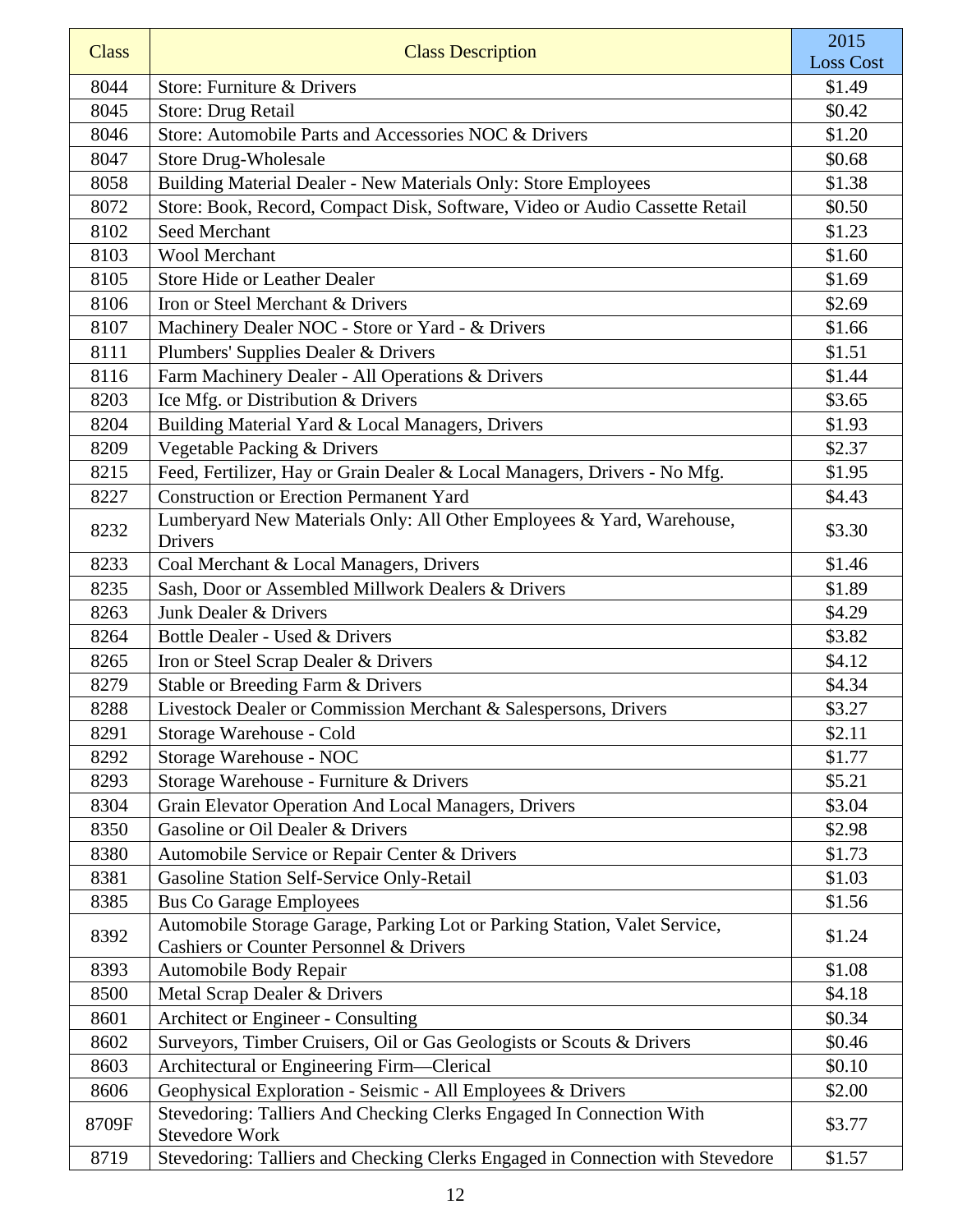| <b>Class</b> | <b>Class Description</b>                                                                                     | 2015<br><b>Loss Cost</b> |
|--------------|--------------------------------------------------------------------------------------------------------------|--------------------------|
|              | Work - Coverage Under State Act Only                                                                         |                          |
| 8720         | Inspection of Risks for Insurance or Valuation Purposes NOC                                                  | \$0.74                   |
| 8721         | Real Estate Appraisal Company - Outside Employees                                                            | \$0.18                   |
| 8723         | <b>Insurance Companies--Including Clerical and Salespersons</b>                                              | \$0.15                   |
| 8725         | Inventory Counters—Traveling—Including Salespersons & Clerical                                               | \$1.09                   |
| 8726F        | Steamship Line Or Agency-Port Employees: Superintendents, Captains, Engineers,                               | \$2.60                   |
|              | Stewards Or Their Assistants, Pay Clerks                                                                     |                          |
| 8734M        | Salespersons, Collectors Or Messengers-Outside-Program II                                                    | \$0.34                   |
| 8737M        | Salespersons, Collectors Or Messengers-Outside-Program I                                                     | \$0.30                   |
| 8738M        | Salespersons, Collectors Or Messengers-Outside-Program II                                                    | \$0.56                   |
| 8742         | Salespersons or Collectors-Outside                                                                           | \$0.25                   |
| 8745         | News Agent or Distributor of Magazines or Other Periodicals - Not Retail Dealer -<br>& Salespersons, Drivers | \$2.94                   |
| 8748         | <b>Automobile Salespersons</b>                                                                               | \$0.26                   |
| 8755         | Labor Union - All Employees                                                                                  | \$0.21                   |
| 8799         | Mailing or Addressing Company or Letter Service Shop-Clerical Staff                                          | \$0.32                   |
| 8800         | Mailing or Addressing Company or Letter Service Shop                                                         | \$0.76                   |
| 8803         | Auditors, Accountant or Factory Cost or Office Systematizer - Traveling                                      | \$0.05                   |
| 8805M        | Clerical Office Employees-NOC-Program II                                                                     | \$0.19                   |
| 8810         | Clerical Office Employees NOC                                                                                | \$0.14                   |
| 8814M        | Clerical Office Employees-NOC-Program I                                                                      | \$0.17                   |
| 8815M        | Clerical Office Employees-NOC-Program II                                                                     | \$0.31                   |
| 8820         | Attorney - All Employees & Clerical, Messengers, Drivers                                                     | \$0.11                   |
| 8824         | <b>Retirement Living Centers Health Care Employees</b>                                                       | \$1.94                   |
| 8825         | Retirement Living Centers Food Service Employees                                                             | \$1.38                   |
| 8826         | Retirement Living Centers: All Other Employees, Salespersons & Drivers                                       | \$1.32                   |
| 8829         | <b>Convalescent or Nursing Home - All Employees</b>                                                          | \$1.98                   |
| 8831         | Hospital - Veterinary & Drivers                                                                              | \$0.77                   |
| 8832         | Physician & Clerical                                                                                         | \$0.16                   |
| 8833         | Hospital - Professional Employees                                                                            | \$0.55                   |
| 8835         | Home, Public, and Traveling Healthcare—All Employees                                                         | \$1.42                   |
| 8842         | Mental Health Group Care Homes-All Employees And Drivers                                                     | \$1.39                   |
| 8855         | Banks and Trust Companies--All Employees, Salespersons, Drivers & Clerical                                   | \$0.12                   |
| 8856         | Check Cashing Establishments--All Employees, Salespersons, Drivers & Clerical                                | \$0.15                   |
| 8864         | Social Services Organization-All Employees, Salespersons and Drivers                                         | \$1.58                   |
| 8868         | College: Professional Employees & Clerical                                                                   | \$0.18                   |
| 8869         | Child Day Care Center - Professional Employees and Clerical, Salespersons                                    | \$0.69                   |
| 8871         | <b>Clerical Telecommuter Employees</b>                                                                       | \$0.08                   |
| 8901         | Telephone or Telegraph Co Office or Exchange Employees & Clerical                                            | \$0.12                   |
|              | Buildings - Operation by Owner, Lessee or Real Estate Management Firm:                                       |                          |
| 9012         | Professional Employees, Property Managers and Leasing Agents & Clerical,                                     | \$0.56                   |
|              | Salespersons                                                                                                 |                          |
| 9014         | Building Operation by Contractors & Drivers                                                                  | \$1.63                   |
| 9015         | Buildings - Operation by Owner or Lessee or Real Estate Management Firm: All<br><b>Other Employees</b>       | \$1.86                   |
| 9016         | Amusement Park or Exhibition Operation & Drivers                                                             | \$1.38                   |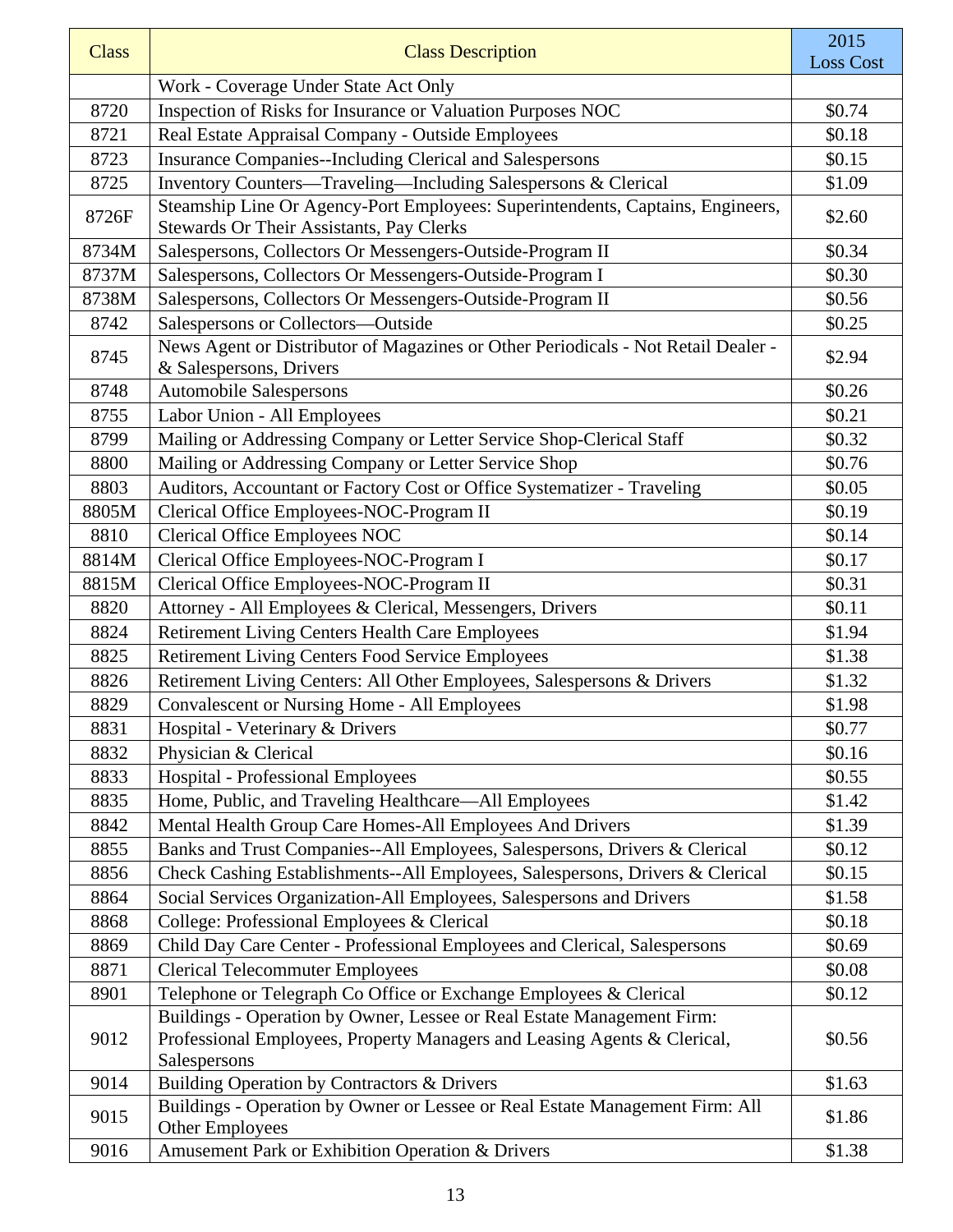| <b>Class</b> | <b>Class Description</b>                                                                              | 2015<br><b>Loss Cost</b> |
|--------------|-------------------------------------------------------------------------------------------------------|--------------------------|
| 9019         |                                                                                                       | \$1.18                   |
| 9033         | Bridge or Vehicular Tunnel Operation & Drivers<br>Housing Authority & Clerical, Salespersons, Drivers | \$1.54                   |
| 9040         | Hospital: All Other Employees                                                                         | \$2.68                   |
| 9044         | Casino Gambling - Hotel all Employees & Clerical, Salespersons, Drivers                               | \$0.82                   |
| 9052         |                                                                                                       | \$1.21                   |
|              | Hotel: All Other Employees & Salespersons, Drivers                                                    | \$1.35                   |
| 9058         | <b>Hotel Restaurant Employees</b>                                                                     |                          |
| 9060         | Club - Country, Golf, Fishing or Yacht - & Clerical<br>Club NOC & Clerical                            | \$0.87                   |
| 9061         |                                                                                                       | \$0.64                   |
| 9062         | Casino Gambling: All Employees & Clerical, Salespersons, Drivers                                      | \$0.66                   |
| 9063         | YMCA, YWCA, YMHA or YWHA, Institution - All Employees & Clerical                                      | \$0.58                   |
| 9077F        | United States Armed Service Risk-All Employees & Drivers                                              | \$2.12                   |
| 9082         | <b>Restaurant NOC</b>                                                                                 | \$0.63                   |
| 9083         | <b>Restaurant: Fast Food</b>                                                                          | \$0.64                   |
| 9084         | Bar, Discotheque, Lounge, Nightclub or Tavern                                                         | \$0.71                   |
| 9088a        | Rocket Or Missile Testing Or Launching & Drivers                                                      | $\mathbf{a}$             |
| 9089         | <b>Billiard Hall</b>                                                                                  | \$0.59                   |
| 9093         | <b>Bowling Lane</b>                                                                                   | \$0.76                   |
| 9101         | College: All Other employees                                                                          | \$2.54                   |
| 9102         | Park, NOC - All Employees & Drivers                                                                   | \$2.47                   |
| 9154         | Theater NOC: All Other Employees                                                                      | \$0.81                   |
| 9156         | Theater NOC: Players, Entertainers or Musicians                                                       | \$1.16                   |
| 9170         | Buildings-Operation by Contractors-Includes window cleaning above one story                           | \$3.19                   |
| 9178         | Athletic Sports or Park: Non-contact Sports                                                           | \$2.59                   |
| 9179         | Athletic Sports or Park: Contact Sports                                                               | \$7.54                   |
| 9180         | Amusement Device Operation NOC - Not Traveling - & Drivers                                            | \$3.29                   |
| 9182         | Athletic Sports or Park: Operations & Drivers                                                         | \$1.36                   |
| 9186         | Carnival, Circus or Amusement Device Operator - Traveling - All Employees &<br>Drivers                | \$9.14                   |
| 9220         | Cemetery Operation & Drivers                                                                          | \$2.52                   |
| 9402         | <b>Street Cleaning &amp; Drivers</b>                                                                  | \$3.65                   |
| 9403         | Garbage, Ashes or Refuse Collection & Drivers                                                         | \$5.53                   |
| 9410         | Municipal, Township, County or State Employee NOC                                                     | \$2.06                   |
| 9448X        | Rehabilitation Services-Participants-Unpaid Work Based Training Program                               | \$2.28                   |
| 9449X        | Board of Education-Students-Unpaid Work Based Training Program                                        | \$0.70                   |
| 9501         | Painting: Shop Only & Drivers                                                                         | \$1.71                   |
| 9505         | Painting: Automobile or Carriage Bodies                                                               | \$1.80                   |
| 9516         | Radio, Television, Video and Audio Equipment Installation, Service or Repair &<br>Drivers             | \$2.58                   |
| 9519         | Household and Commercial Appliances—Electrical—Installation, Service or<br>Repair & Drivers           | \$2.87                   |
| 9521         | House Furnishings Installation NOC & Upholstering                                                     | \$2.59                   |
| 9522         | Upholstering                                                                                          | \$1.47                   |
| 9534         | Mobile Crane and Hoisting Service Contractors - NOC - all Operations & Drivers                        | \$2.94                   |
| 9554         | Sign Installation, Maintenance, Repair, Removal, or Replacement NOC-Away<br>From Shop & Drivers       | \$6.40                   |
| 9586         | Barbershop, Beauty Parlor or Hair Styling Salon                                                       | \$0.41                   |